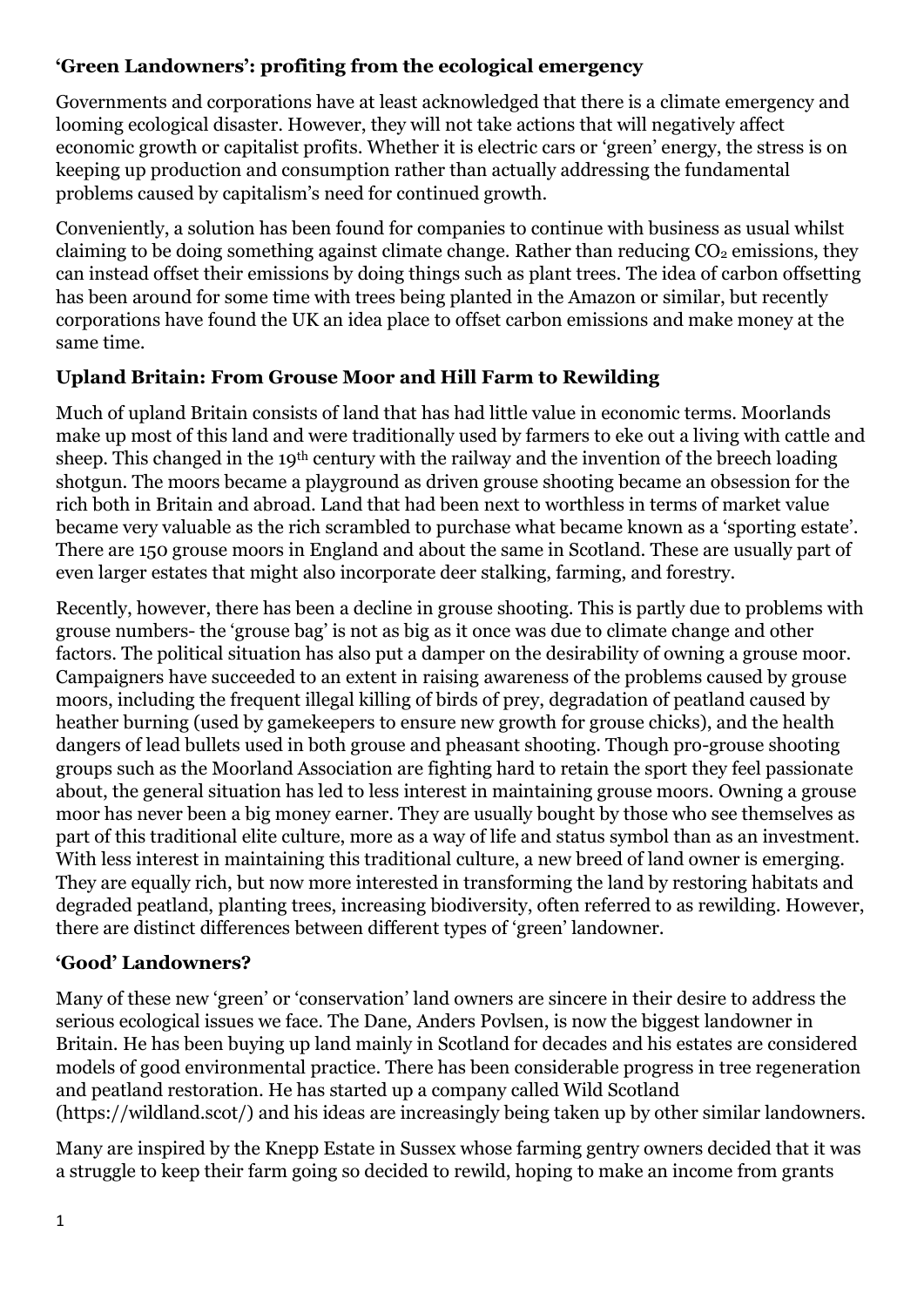and other public subsidies that exist to promote ecological restoration. Their project has been hugely successful, both ecologically and financially.

Camille and Christopher Bentley from California are an example. Christopher made loads of money as a property developer and now he and his wife are keen to salve their consciences. They have bought a grouse moor in southern Scotland and are investing a lot of money in various projects beneficial to the environment.

There are issues with such a model, the general inequality of landownership is maintained (These issues will be discussed later). These land owners are similar in some ways to those who own sporting estates. They made their money elsewhere and the estate is more of a hobby. Many are passionate about the land and care about it even if the sporting estate and conservation estate have quite different objectives.

However, looking at Real Wild Estates [\(www.realwildestates.com\)](http://www.realwildestates.com/), a new company set up, it is obvious that investment opportunities and financial returns motivates most of the new landowners. The website says it all:

"We provide investors with access to large UK landscapes of 1,000+ acres which are suitable for nature restoration with viable natural capital potential. We are aware of multiple exciting opportunities so please contact us for further information. We search for property across the UK with a focus on: Traditional Southern English Estates, Scottish Farms and Estates, North England Moorland and Upland Farms".

# **Land as Natural Capital**

The recent climate summit (COP26) achieved very little apart from spurring interest in achieving net zero admissions without actually reducing emissions. Rather than reducing their emissions, companies can offset these emissions by either taking carbon out of the atmosphere and storing it, or by investing in projects that stop release of carbon in the first place.

"Although there is much hype around the promise of impressive Negative Emissions' Technologies (NETs), such as carbon capture and storage, to date the only proven NET is the restoration of forests, peatlands and other natural carbon sinks. In order to scale up investment in 'nature-based solutions' many governments are embracing the so-called 'natural capital' approach to conservation, which involves assigning monetary valuations to natural assets such as forests and then enabling investors to extract financial returns for managing these assets sustainably" [https://www.opendemocracy.net/en/oureconomy/scotland-is-on-the-global-frontlines-of-the](https://www.opendemocracy.net/en/oureconomy/scotland-is-on-the-global-frontlines-of-the-great-net-zero-land-grab/)[great-net-zero-land-grab/.](https://www.opendemocracy.net/en/oureconomy/scotland-is-on-the-global-frontlines-of-the-great-net-zero-land-grab/)

Note how any discussion of 'sustainability' is linked to "extracting financial returns". Like mining, green energy, and other extractivist industries, natural resources are being used by capitalism to make profits, despite the green rhetoric. The outcome may be preferable in that the environment should be restored and enhanced, benefiting both the climate and ecosystems, but the motivation for doing this is a serious problem,

Land, especially in the uplands of Scotland, is the main source of natural capital because of the quantity and type of rural land available. 98% of the country is classified as remote rural or accessible rural. Peatland, covering 20% of the country, is a major carbon sink (something that retains carbon). A market has developed- a market of carbon credits. This has created a huge increase in the demand for land that before was bought mainly for the status of owning a sporting estate. Savills and other agents have noticed a big increase in interest. Galbraith have a special department devoted to those seeking to offset carbon.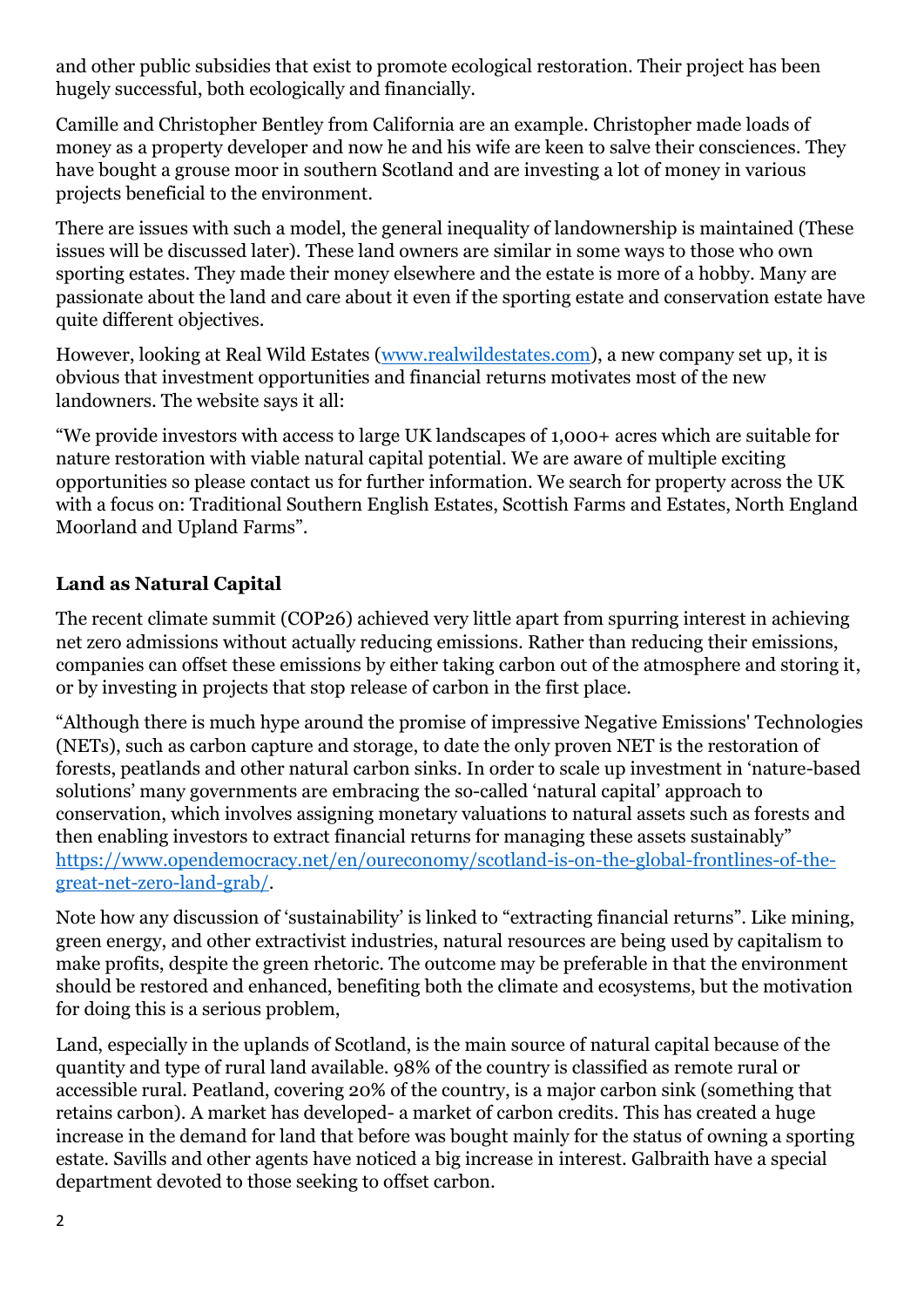Speaking from Savills: "We are perhaps on the cusp of [grouse shooting estates] being repurposed for more climate-efficient purposes," says Ms Channing, and Mr Watson adds: "What I think we're seeing is the enthusiasm for buying wild upland land is high. One reason is that you can plant trees, but there's also the peatland and the carbon. There's a new demand for these types of assets, which underwrite the asset value, and which gives more confidence to owners that there is an asset value without the sport. There are new revenue streams".

John Williams, an associate in the rural asset management team at Knight Frank, agrees: "We went to the market at £650,000 for 2,700 acres of moorland in the south-west. It's in an Area of Outstanding Natural Beauty and contains a Site of Special Scientific Interest. We had a huge amount of interest, both locally and from the green investment funds and multinational companies looking to offset their carbon footprint. "It's a whole new side of the market, especially with the Environmental Land Management scheme coming down the line, and carbon sequestration through tree planting and peat. The demand and offers we have received are well above the guide and people are still calling as it's not technically under offer"

[\(https://www.shootinguk.co.uk/grouse-shooting/who-buys-grouse-moors-122158\)](https://www.shootinguk.co.uk/grouse-shooting/who-buys-grouse-moors-122158).

#### **Many ways to profit**

There are several advantages to companies of this new land grab. One is as a marketing tool, making the company look good to shareholders and the public. They can carry on their normal activities and still claim to be carbon-neutral. One example is Brewdog, who have come under scrutiny recently because of their employment practices and sexist culture. As the CEOs of Brewdog have always said, "Everything is marketing". Their recent purchase of the 3767 hectare Kinrara Estate near Aviemore in the Cairngorm National Park is a great marketing ploy with the talk of planting a "Lost Forest" on the traditional sporting estate, helping them to raise their profile as a 'green' company which they will capitalise on in their marketing campaigns, thus indirectly generating profits. They are also going to be able to attract grants from the Scottish government and have been accused of overstating what they are doing.

(See: https://www.theguardian.com/environment/2022/mar/05/lost-forest-why-is-brewdoggreen-scheme-causing-controversy)

Another company that has bought land in the Cairngorms is Standard Life Investments:

"Standard Life Investments Property Income (SLI) is backing moves to reforest part of Scotland's Cairngorm national park in a bid to become a 'net zero' emitter of greenhouse gases. In a marked departure from its normal holdings in industrial properties, offices and warehouses, the generalist UK real estate investment trust (Reit) has spent £7.5m on 1,447 hectares of upland rough grazing and moorland in the heart of the Scottish Highlands

[\(https://www.theaic.co.uk/aic/news/citywire-news/standard-life-reit-buys-big-highlands-plot-in](https://www.theaic.co.uk/aic/news/citywire-news/standard-life-reit-buys-big-highlands-plot-in-net-zero-drive))[net-zero-drive\)](https://www.theaic.co.uk/aic/news/citywire-news/standard-life-reit-buys-big-highlands-plot-in-net-zero-drive))".

#### **Capitalism takes advantage of environmental crisis: the market in carbon**

Carbon offsetting is linked to the production of carbon credits. Capitalism has always has managed to assign a monetary value to carbon. By reducing carbon through activities such as planting trees, a landowner, farmer or even a community will produce carbon credits which can be used to offset their own emissions or be sold on to others. So companies do not have to buy land themselves and plant their own trees. Instead they buy carbon credits to offset their emissions.

"A carbon market allows investors and corporations to trade both carbon credits and carbon offsets simultaneously. This mitigates the environmental crisis, while also creating new market opportunities. New challenges nearly always produce new markets, and the ongoing climate crisis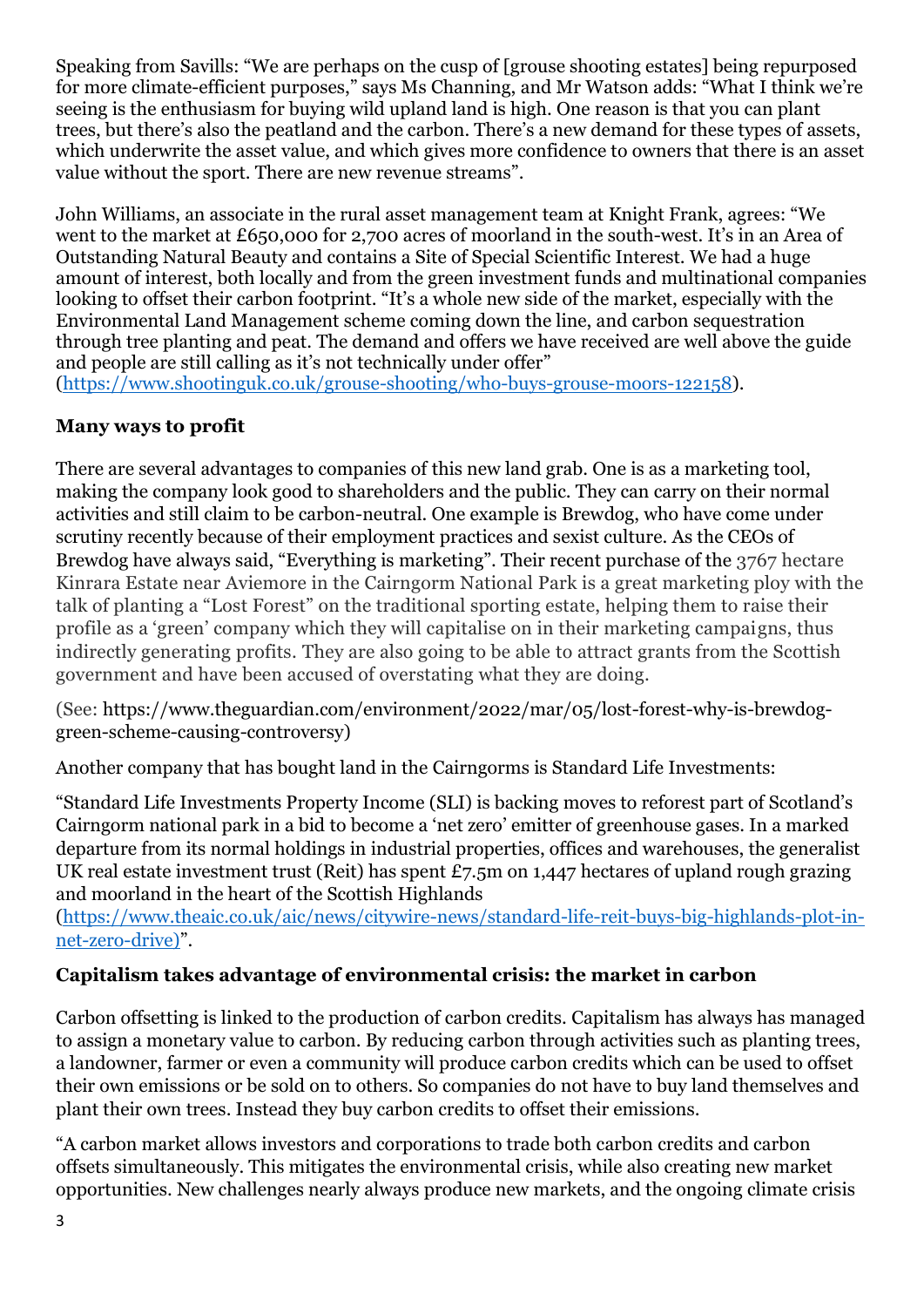and rising global emissions are no exception. You can think of carbon credits as a "permission slip" for a company to emit up to a certain set amount of  $CO<sub>2</sub>e$  that year <https://carboncredits.com/>".

These are some of the companies in the US who are amongst the top buyers of carbon credits: Alphabet (parent company of Google), Cemex (concrete producer), Microsoft, Delta and JetBlue (airlines), General Motors (cars), Shell, Unilever, and Disney [\(www.perillon.com/blog/12](http://www.perillon.com/blog/12-companies-that-are-buying-carbon-offsets) [companies-that-are-buying-carbon-offsets\)](http://www.perillon.com/blog/12-companies-that-are-buying-carbon-offsets).

To facilitate the buying of credits, companies are springing up all over. Here is an example of one in Britain: [https://carbonneutralbritain.org/pages/become-a-carbon-neutral-business.](https://carbonneutralbritain.org/pages/become-a-carbon-neutral-business) The website pushes this on the basis of marketing.

"In 2019, a YouGov study of over 9000 consumers found that they were 67% more likely to choose a product or service from a business that is taking action on climate change and the environment. In 2020, a Neilsen study also found 66% of all consumers are willing to pay more for sustainable brands. This figure is even higher for millennials (73%) and Gen Z (72%)".

Shell is an example of a company that is heavily involved in carbon offsetting. It has engaged in carbon offsetting in Peru, Indonesia, and now Glengarry in Scotland. Their website looks like something from the Scottish Wildlife Trust as they paint a picture of themselves as the champion of forests and wildlife. Their support for projects is used as a way of acquiring carbon credits which are part of a promotional campaign aimed at attracting drivers to their petrol pumps.

"Shell is supporting the Glengarry forest scheme because forests and ecosystems such as these can play a vital role in helping tackle climate change by absorbing carbon dioxide from the atmosphere. This work will generate independently certified carbon credits. Carbon credits allow Shell to offer an option for customers to offset CO2 emissions from their fuel purchases in the Netherlands and, most recently, in the UK" [https://www.shell.com/inside-energy/scotland](https://www.shell.com/inside-energy/scotland-highland-forests-rewilding.html)[highland-forests-rewilding.html.](https://www.shell.com/inside-energy/scotland-highland-forests-rewilding.html)

Shell may not make money directly from carbon credits- it is more of a marketing ploy to make drivers feel less guilty because they are gaining carbon credits by buying fuel from Shell. However, there is a lot of money to be made by those who do not just want to offset their own emissions. The reason for companies such as Real Wild Land Estates being set up is that there is money to be made by selling carbon credits to companies like Shell, Easyjet and British Airways.

"Our cutting edge proprietorial software tool can be used to assess any viable landscape for nature restoration, and includes all natural capital, commercial and conventional income streams to generate long term monetary yield. To justify any sustainable impact investments in large landscape acquisition for solutions to climate change and biodiversity loss, we have to assess the risks and returns of long-term investments" <https://www.realwildestates.com/wildncat-tool/>".

Like other products in capitalism, the value of something goes up with demand. The carbon credit market has seen a continual increase in the value of the credits because of the pressure on companies to appear to be doing something about climate change without having to actually reduce emissions [\(https://www.ecosystemmarketplace.com/articles/press-release-voluntary](https://www.ecosystemmarketplace.com/articles/press-release-voluntary-carbon-markets-rocket-in-2021-on-track-to-break-1b-for-first-time/)[carbon-markets-rocket-in-2021-on-track-to-break-1b-for-first-time/\)](https://www.ecosystemmarketplace.com/articles/press-release-voluntary-carbon-markets-rocket-in-2021-on-track-to-break-1b-for-first-time/). It is this that has led to the current land grab as well as changing of land use by traditional landowners, including farmers.

# **False Solutions**

Apart from the sickening hypocrisy of carbon offsetting and the carbon market, these muchvaunted solutions are not solutions at all. Neither models of tackling the ecological crisis- the genuine green landowner or the profit-driven natural capital investors- are solutions to the problems faced whether in terms of the ecological crisis or social justice.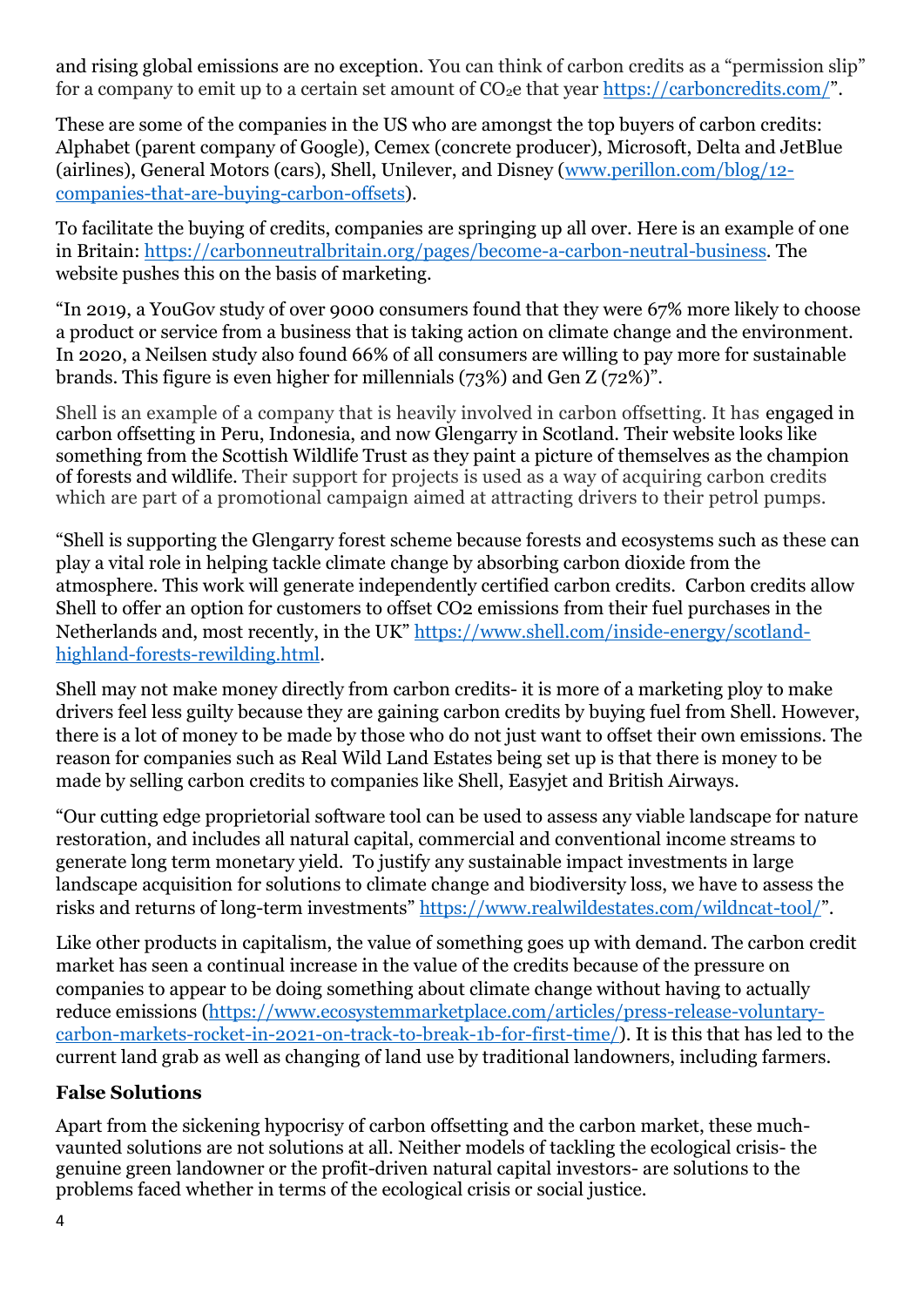As with everything else they do, corporations are able to create an illusion that masks the underlying reality. There are some certification schemes to ensure that a certain standard has been met, e.g. the Voluntary Carbon Standard (VCS) and the Voluntary Gold Standard (VGS) but there is no regulating body to make sure that the carbon credits earned actually do offset emissions. In addition, there is no way of knowing whether the project being invested in would have happened anyway.

For example, closer scrutiny suggests that, in some cases at least, Shell's claim may be at odds with reality. "A joint investigation by SourceMaterial and Unearthed, Greenpeace's investigative journalism unit found that forests Shell says it's protecting in Peru and Indonesia may not be in immediate danger, while benefits from a Scottish tree-planting project are apparently being counted twice" [https://www.source-material.org/blog/shell-drive-carbon-neutral-claims-in](https://www.source-material.org/blog/shell-drive-carbon-neutral-claims-in-doubt-after-forest-scrutiny)[doubt-after-forest-scrutiny.](https://www.source-material.org/blog/shell-drive-carbon-neutral-claims-in-doubt-after-forest-scrutiny)

Heather Rogers, author of *Green Gone Wrong*: "visited a number of offset schemes in India and found all kinds of irregularities. One VGS-certified biomass power plant refused to allow her around, though staff there reported a number of concerns such as trees being chopped down and sold to the plant, which was designed to run on agricultural wastes" [https://www.theguardian.com/environment/2011/sep/16/carbon-offset-projects-carbon](https://www.theguardian.com/environment/2011/sep/16/carbon-offset-projects-carbon-emissions)[emissions.](https://www.theguardian.com/environment/2011/sep/16/carbon-offset-projects-carbon-emissions)

Even if the companies were completely accurate in their assessment of how much carbon emissions they have offset, there is still the crucial question of whether carbon offsetting can actually solve the climate crisis without an actual drastic reduction in emissions.

"In particular, experts have criticised reforestation projects as a way for companies to justify producing huge amounts of carbon emissions. Alia Al Ghussain, a digital campaigner at Greenpeace wrote: "A newly-planted tree can take as many as 20 years to capture the amount of CO2 that a carbon-offset scheme promises. We would have to plant and protect a massive number of trees for decades to offset even a fraction of global emissions"

[https://www.bigissue.com/news/environment/carbon-offsetting-can-it-help-solve-climate](https://www.bigissue.com/news/environment/carbon-offsetting-can-it-help-solve-climate-change/)[change/.](https://www.bigissue.com/news/environment/carbon-offsetting-can-it-help-solve-climate-change/)

The same goes for the other rewilding projects of the 'green' landowners. Either they are getting carbon credits for doing nothing, i.e. not chopping down trees, not digging up peat, or their reforestation and peat restoration plans will take decades to have an impact on climate change.

# **"Selling Indulgences"**

As stated above, carbon offsetting is nothing but permission to emit. George Monbiot compares it to the selling of indulgences. You can carry on sinning but buy your way into heaven [https://www.monbiot.com/2006/10/19/selling-indulgences/.](https://www.monbiot.com/2006/10/19/selling-indulgences/)

Bill Gates of Microsoft and Amazon boss Jeff Bezos are big buyers of carbon credits. Around the time of COP26:

"Gates celebrated his 66th birthday by hosting dozens of guests, including fellow billionaire Jeff Bezos, on a mega-yacht in the Mediterranean Sea near Turkey's coast. Some of the guests were reportedly flown to the yacht on helicopters, according to Turkish newspaper Daily Sabah. Just days later, Bezos faced similar backlash for flying his private jet to the COP26 climate summit in Scotland — a particular sort of irony. Ultra-wealthy people often argue that their high profiles and busy schedules require them to travel via private planes, helicopters or yachts" [https://www.cnbc.com/2021/11/05/why-bill-gates-and-jeff-bezos-buy-carbon-offsets-how-they](https://www.cnbc.com/2021/11/05/why-bill-gates-and-jeff-bezos-buy-carbon-offsets-how-they-work.html)[work.html.](https://www.cnbc.com/2021/11/05/why-bill-gates-and-jeff-bezos-buy-carbon-offsets-how-they-work.html)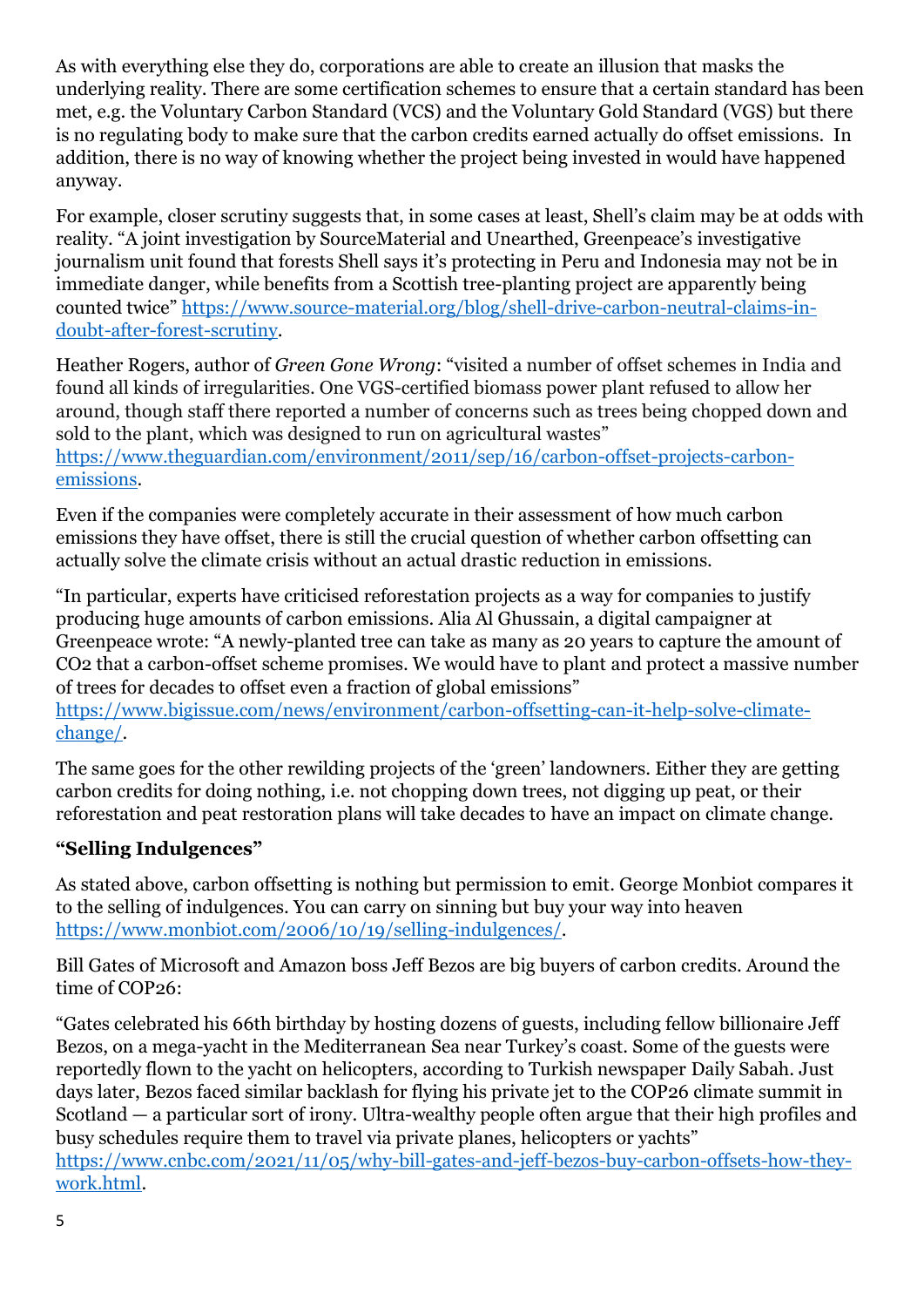Not only does this seem completely illogical reasoning, it shows the gross inequality of the consequences of climate change, with the rich able to carry on business as usual.

Another problem is that as demand goes up for carbon credits, the price goes up. This means that companies will have to fork out more and more money, something of course they will be reluctant to do, in order to offset emissions. It is good news for those owning land who can sell the carbon credits but not so good for those companies who are buying carbon credits. It seems that if the trend continues, with competition for carbon credits increasing, there will not be enough credits to go round [\(https://sustainablereview.com/carbon-offsets-should-be-more](https://sustainablereview.com/carbon-offsets-should-be-more-expensive/#:~:text=Carbon%20offsets%20don)[expensive/#:~:text=Carbon%20offsets%20don't%20work%20because%20if%20every%20compan](https://sustainablereview.com/carbon-offsets-should-be-more-expensive/#:~:text=Carbon%20offsets%20don) [y%20chose,decarbonize%20the%20global%20economy%20anyway\)](https://sustainablereview.com/carbon-offsets-should-be-more-expensive/#:~:text=Carbon%20offsets%20don).

Scientists and climate justice campaigners agree that though many of these offsetting projects are worthwhile, they should be happening anyway and not be a substitute for companies actually reducing emissions. Tackling climate change requires that carbon stays in the ground and that current forests are not chopped down.

The only real solution is to get rid of capitalism. However, even environmental campaigners are reluctant to take the bull by the horns:

"If we're serious about tackling climate change, there is only one answer to the problem: these companies and industries need to put people and planet over profit by completely overhauling their business models" [https://www.greenpeace.org.uk/news/the-biggest-problem-with-carbon](https://www.greenpeace.org.uk/news/the-biggest-problem-with-carbon-offsetting-is-that-it-doesnt-really-work/)[offsetting-is-that-it-doesnt-really-work/.](https://www.greenpeace.org.uk/news/the-biggest-problem-with-carbon-offsetting-is-that-it-doesnt-really-work/)

Business models **cannot be overhauled,** they are an integral part of capitalism.

#### **Green landowners and social justice**

Whatever the motivation for buying up land for environmental objectives, there are certainly benefits. Planting native species, restoring peatland, and enhancing habitats for biodiversity are all positive steps. However, not only are they not enough to stop climate change, partly because of the long-term nature of such projects, they also have some very negative social and economic consequences.

The main limitation is the fact that green landowners perpetuate the private landowning system, dominated by powerful, wealthy individuals and corporations. Great Britain, especially Scotland, is noted for its incredibly unequal land distribution. The big names in private land ownership in Scotland, e.g. The Duke of Sunderland, the Duke of Buccleuch, Duke of Westminster, are part of a UK-wide tradition of aristocratic ownership. This traditional aristocratic owner is now joined by wealthy foreigners and corporations as well as conservation organisations

[\(https://www.sundaypost.com/news/scottish-news/aristocrats-tycoons-and-billionaires-the](https://www.sundaypost.com/news/scottish-news/aristocrats-tycoons-and-billionaires-the-people-who-really-own-scotland-2/)[people-who-really-own-scotland-2/\)](https://www.sundaypost.com/news/scottish-news/aristocrats-tycoons-and-billionaires-the-people-who-really-own-scotland-2/). The foreign landowners take advantage of the fact that it is so easy to buy large tracts of land in places like the Highlands. They can then indulge in whatever their hobby happens to be whether rewilding or shooting. Corporations and other institutional investors have other motivations all linked to making a profit. As with other aspects of capitalism, money breeds money. So, if you have money in the first place it is easy to buy up resources such as land and make more money. This means that land ownership, and the economic benefits and political power that goes with it, continue to be dominated by a few.

Peter Peacock, a land rights campaigner based in Scotland says: "Wealthy institutions can afford to spend millions buying up bits of Scotland and are then expecting the taxpayer to pay for the planting of the trees they plant, all enhancing their existing wealth".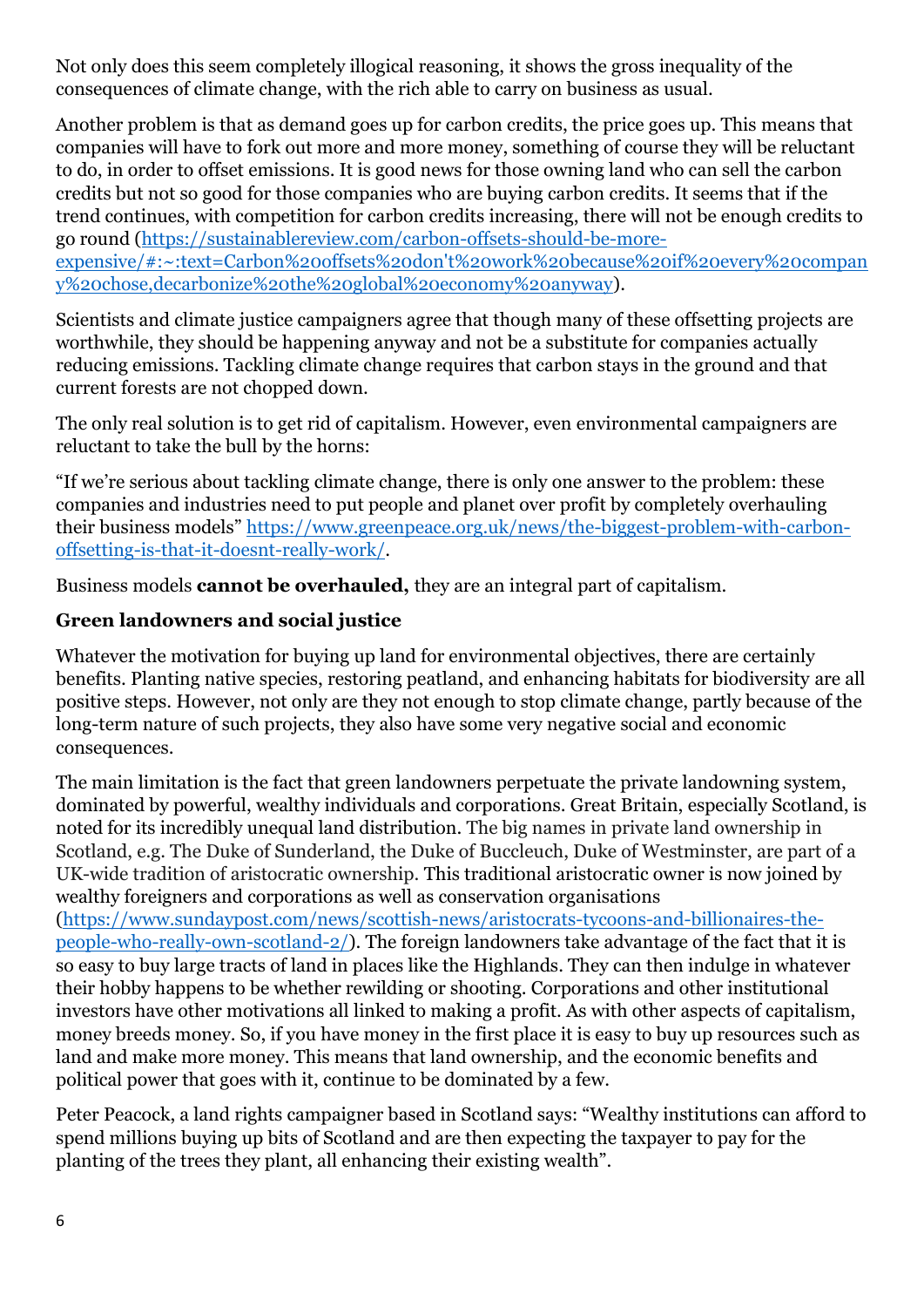Peacock and other land justice campaigners such as Andy Wightman fear that this current land grab will make it even more difficult to advance the cause of land reform and increase the amount of community and public ownership of land.

Peacock: "This is likely to see, once again, the Highlands being sold from under the feet of local people to external forces who can out-compete other interests for land, forcing up land prices, and undermine communities in their ability to take a lead in tacking the climate emergency while also promoting wider social and economic benefit under local democratic control" [\(https://www.pressandjournal.co.uk/fp/politics/scottish-politics/3100564/peter-peacock-green](https://www.pressandjournal.co.uk/fp/politics/scottish-politics/3100564/peter-peacock-green-lairds/)[lairds/.](https://www.pressandjournal.co.uk/fp/politics/scottish-politics/3100564/peter-peacock-green-lairds/)

Wightman is concerned that this "gold rush" for land in Scotland will push land prices up and make it even more difficult for communities or other public interest owners such as the John Muir Trust to purchase land [\(https://www.bbc.co.uk/news/uk-scotland-highlands-islands-59592218\)](https://www.bbc.co.uk/news/uk-scotland-highlands-islands-59592218). The Langholm Initiative in southern Scotland had to raise millions of pounds to buy land from the Duke of Buccleuch who insisted on selling part of his large landholdings at market prices. The community managed to raise the money to purchase part of the land they wanted with the help of the John Muir Trust but it was very difficult. If land prices go up even more such community buyout initiatives would be impossible.

Why does it matter that land ownership is unequal? The Scottish Land Commission has done research on this issue and has found that having a system dominated by large land holdings has a negative impact on local communities as well as society as a whole. (See: [https://www.landcommission.gov.scot/our-work/ownership/scale-and-concentration-of-land](https://www.landcommission.gov.scot/our-work/ownership/scale-and-concentration-of-land-ownership)[ownership\)](https://www.landcommission.gov.scot/our-work/ownership/scale-and-concentration-of-land-ownership). Large landowners have both economic and political power. Many have a direct line to key figures in government, some of whom will be in the House of Lords, and also have a number of lobbying bodies such as the Scottish Landowners Federation. Local government is also heavily influenced by large landowners in the area, seen as major sources of income and employment. According to the Land Commission Report: "Perhaps most worrying however, was the fear of repercussions from "going against the landowner" expressed by some people. This fear was rooted firmly in the concentration of power in some communities and the perceived ability of landowners to inflict consequences such as eviction or blacklisting for employment/contracts on residents should they so wish"

[\(https://www.landcommission.gov.scot/downloads/5dd7d6fd9128e\\_Investigation-Issues-Large-](https://www.landcommission.gov.scot/downloads/5dd7d6fd9128e_Investigation-Issues-Large-Scale-and-Concentrated-Landownership-20190320.pdf)[Scale-and-Concentrated-Landownership-20190320.pdf\)](https://www.landcommission.gov.scot/downloads/5dd7d6fd9128e_Investigation-Issues-Large-Scale-and-Concentrated-Landownership-20190320.pdf).

Bonnie VandeSteeg in her book *Land for What? Land for Whom?* found a similar situation in the Cairngorms of Scotland. Local landowners dominated consultations on key issues during the formation of the National Park. They, or their representatives, sit on key boards and make sure they are a major 'stakeholder' whenever an important decision has to be made. Meanwhile, ordinary people's voices are not heard. Local residents told her that they were often afraid to speak out. It will be interesting to see what role the new local landowners in the Cairngorms, Brewdog, play. They have already been criticised by the local paper for not taking into consideration the local community. They made members of staff redundant when they took over the Kinrara estate.

There is also a problem for agricultural land. Environment Secretary George Eustice has announced some new measures which will replace the EU subsidy system. Farmers will be paid under the Landscape Recovery Scheme for making space for nature by planting trees, making ponds and creating wildflower meadows on unproductive parts of their land. Corporations are not just buying up moorland but also productive agricultural land with an eye to getting their hands on some of this money. Though negotiations are still going on, it looks as if land holdings will have to be of a certain size to benefit. It is also very difficult for small farmers to find the time and the expertise to wade through the necessary bureaucracy and paper work in order to qualify.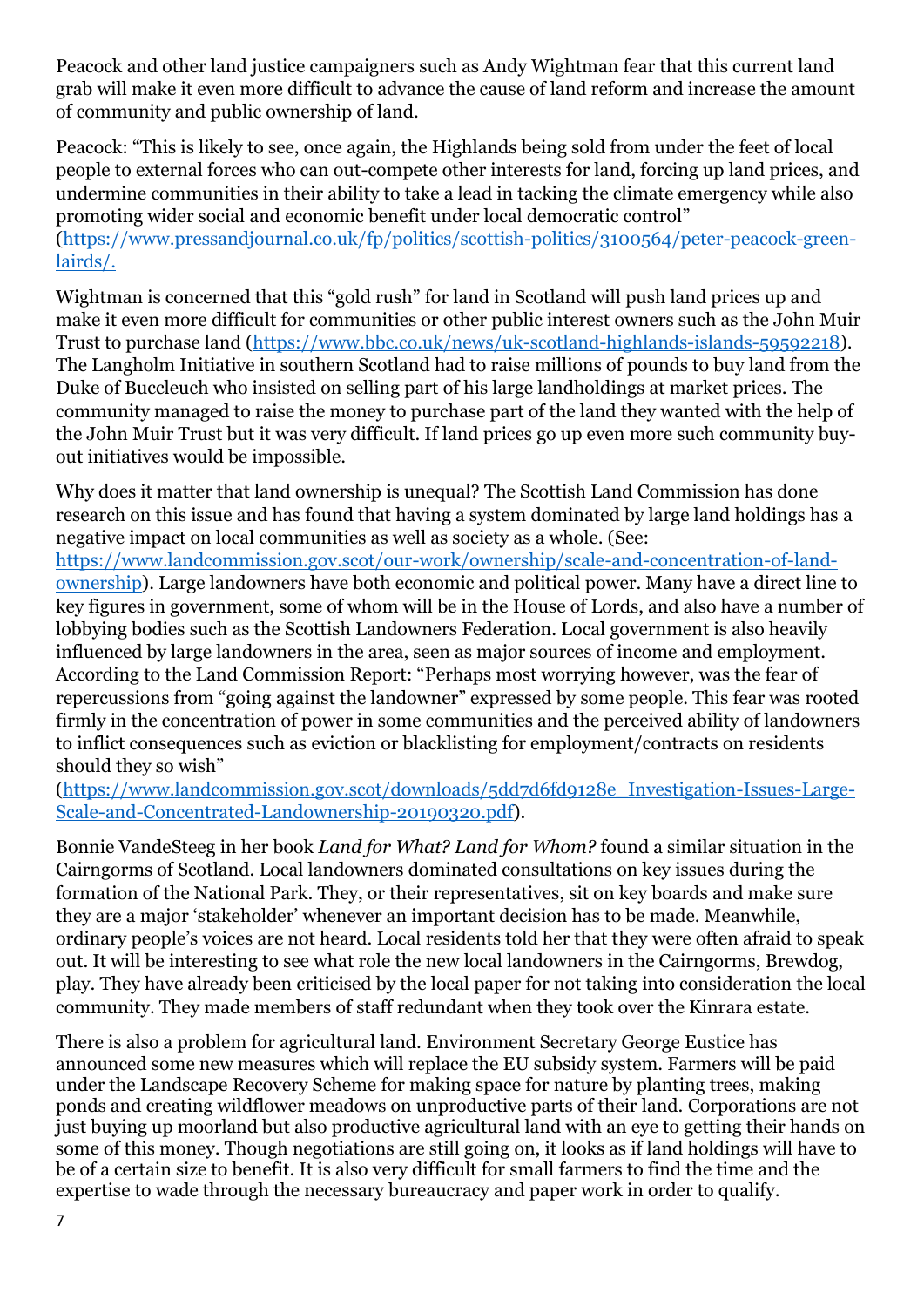Agroecological farmers are also concerned that money will not be made available to grow good quality food and instead land will be used for carbon offsetting schemes. Jyoti Fernandes, the Landworkers' Alliance Campaigns and Policy Coordinator, says:

"The danger of this approach is that many of the holdings of this size will be land owned by corporations or landed gentry, which means our public money will continue to flow to the very richest in society, while access to land will become increasingly more difficult for new entrants to farming". <https://landworkersalliance.org.uk/response-to-landscape-recovery-scheme/>

James Dyson, known for the invention of the bagless hoover is an example of the kind of landowner who will most benefit. He has been buying up land all over England, including farm land [\(https://whoownsengland.org/2017/09/19/why-is-james-dyson-hoovering-up-land/\)](https://whoownsengland.org/2017/09/19/why-is-james-dyson-hoovering-up-land/). He is now the biggest farming landowner in Britain [\(https://www.fwi.co.uk/business/dyson-farming](https://www.fwi.co.uk/business/dyson-farming-empire-now-worth-more-than-500m)[empire-now-worth-more-than-500m\)](https://www.fwi.co.uk/business/dyson-farming-empire-now-worth-more-than-500m). Though supporting a hard Brexit, Dyson has argued for the UK to keep up its subsidy payments to farmers. He has already made millions out of these subsidies and is set to earn more with both carbon offsetting and environment subsidies.

### **Top-down approaches lead to increased inequality**

Despite claims that it doesn't really matter who owns the land, the political and economic power associated with landownership cannot be dismissed so easily. One example is Jeremy Leggett, ex-Greenpeace director who made millions with a solar energy company. He has bought up several estates in the Scotland, Bunloit on Loch Ness and Beldorney near Huntley in Aberdeenshire. He has formed a company called Highland Rewilding Ltd. Looking at the website for Bunloit [\(https://www.bunloit.com/,](https://www.bunloit.com/) one could easily be persuaded that this is the way forward- tackling climate change, enhancing biodiversity, and providing green jobs. The company is referred to as a "mass ownership company" ([https://www.highlandsrewilding.co.uk/\)](https://www.highlandsrewilding.co.uk/). On the website: "Highlands Rewilding will begin with a founding-funder round involving high-net-worth individuals, family offices and impact-investment organisations. We will follow with a massoutreach crowdfunding campaign, once we have identified or formed a platform that can handle many small investments involving co-ownership of land".

This highlights the dangers. There will necessarily be a hierarchy of decision-making if there are different levels of investors. You need to be well-off to even think of investing in such a project. You cannot help but have a hierarchy of decision-making if there are people like Leggett who are the owner and a group of others who are part of an inner circle. Community ownership of land is problematic at the best of times; how can you ensure equality of decision-making when there is income and social inequality within the community itself. So trying to argue that the community will be truly involved in a model that is still dominated by a landowner, is good PR but not realistic.

Oddly enough, the biggest critics of green lairds from the point of view of the community are the traditional landowners, who argue that green lairds represent a new elite. Jamie Williamson of Alvie Estate, the neighbour to Kinrara, owned by Brewdog, has been particularly scathing, stressing the importance of the shooting industry to local employment. The rise of the green lairds is being compared to the Highland Clearances. (See:

[https://www.reuters.com/investigates/special-report/scotland-environment-green-lairds/\)](https://www.reuters.com/investigates/special-report/scotland-environment-green-lairds/).

The traditional landowners' views do resonate with many in the local community. Landowners such as Jamie Williamson have been in the area for generations and their staff of land workerskeepers, stalkers, etc- will most likely also be from the Highlands with connections to local communities. The green landowners are seen as outsiders, just like many conservation organisations are. VandeSteeg in her research in the Cairngorms found an incredible amount of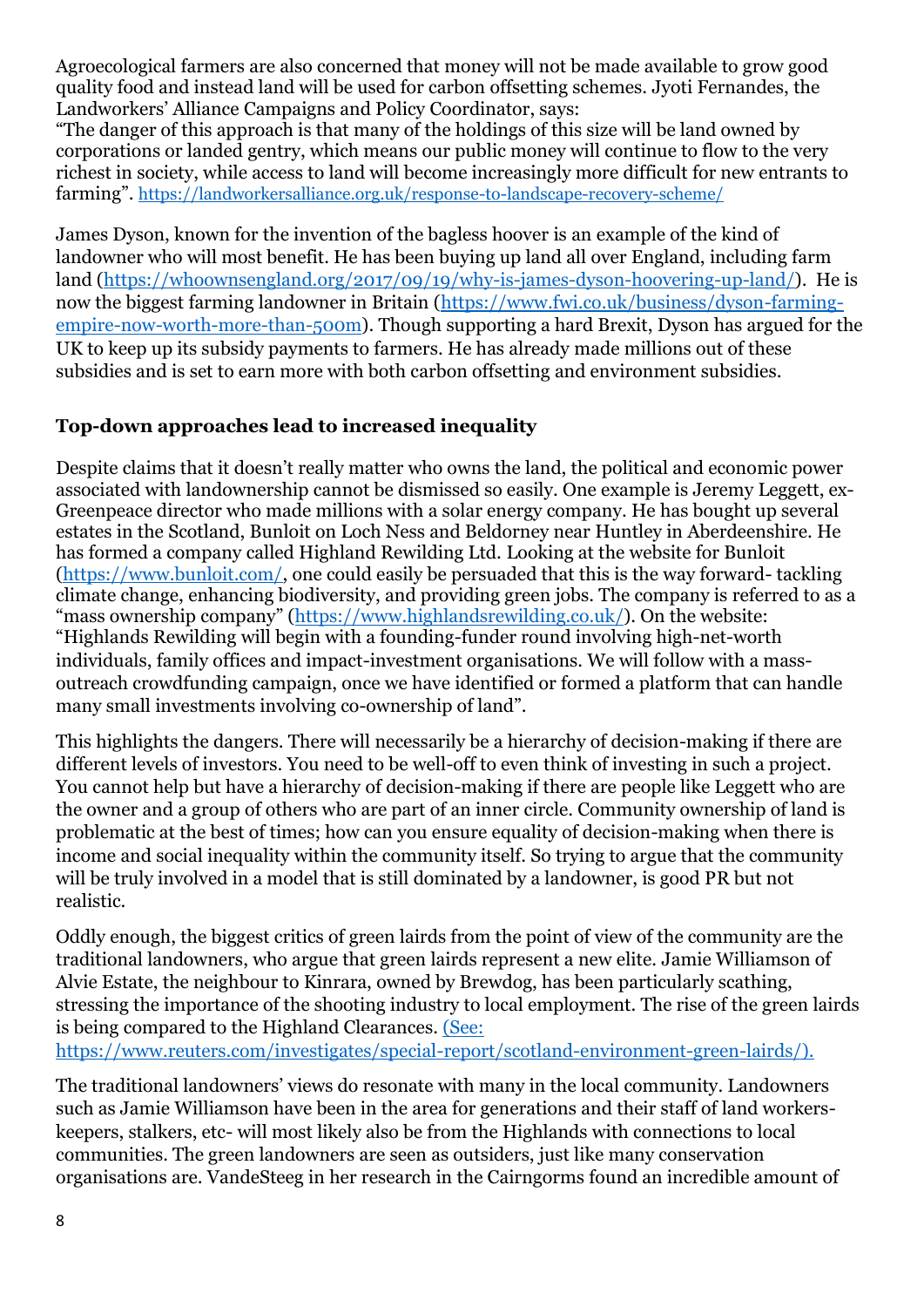hostility among people she met towards the Royal Society for the Protection of Birds (RSPVB), even amongst those who expressed a great appreciation of nature and were keen bird watchers. The RSPB and government organisations such as Nature Scotland are seen as 'southern' organisations who have "parachuted in" from outside.

However, traditional landowners attacking the new breed is a bit like the pot calling the kettle black. Those landowners who were themselves responsible for the Clearances do not really have the credentials to become champions of the local community. Additionally, VandeSteeg found that much of the hostility towards conservation organisations was often whipped up by the landowners themselves. As Roy Dennis, a leading conservationist, said in an interview with her: "I think what you're picking up as well is that a lot of it is nothing to do with nature conservation; it's to do with power". Traditional landowners are finding their power challenged by an alternative elite- and they don't like it, so they are playing a common game of attacking others to protect their own privileges.

Nevertheless, there is an element of truth in the accusations of the new landowners being outsiders and not knowing or understanding the local community. In Scotland, the vast majority are from abroad, England or from the Central Belt of Scotland. They have come in from elsewhere with a mission, armed with loads of money and bringing along many 'experts' to help manage the estate. In mid- Wales, Rewilding Britain*,* was forced to withdraw from the Summit to the Sea project because it managed to alienate many in the community. The Royal Society for the Protection of Birds has now taken over and has said "We'll be working closely with both land and sea stakeholders. It is essential that any project delivers for local people as well as wildlife" [https://www.countytimes.co.uk/news/18526360.rspb-cymru-takes-mid-wales-summit-sea](https://www.countytimes.co.uk/news/18526360.rspb-cymru-takes-mid-wales-summit-sea-project/)[project/\)](https://www.countytimes.co.uk/news/18526360.rspb-cymru-takes-mid-wales-summit-sea-project/). The question is will they succeed.

The jury is out as to how much the new breed of landowners will win people over by actually employing locals and involving them in decision-making, but this basic hierarchical model is riddled with flaws that make it inherently elitist.

# **Neither traditional nor green: community land ownership as an alternative?**

Many land justice campaigners look to community ownership as an alternative. This idea is being widely promoted by the Scottish government. This is a popular idea because instead of having a landowner, it would be those who live in the area who would make decisions about how the land was used and managed. The Langholm Initiative is one example that seems to have the potential of providing a real alternative. The impetus and organisation for purchasing the land from the Duke of Buccleuch came from the community itself. They have now invited in others to help and offer advice but these did not dominate decision-making. They have many exciting plans to both transform the degraded grouse moor and provide for increased local livelihoods. (See: [https://www.langholminitiative.org.uk/\)](https://www.langholminitiative.org.uk/).

However, within the current capitalist system, based on social, economic, and political inequality, the model of community land ownership will struggle to be fully participatory with involvement of all. In Langholm, experienced land managers have been employed to run the estate and they themselves admit that participation is often limited to those with more time on their hands. Any community will necessarily have those with more advantages than others whether that be in terms of economic or social and cultural capital. And, communities are not monolithic- there will be a range of views and perspectives and unless mechanisms are put into place to resolve conflict, community buy-outs will not live up to their expectations. Nevertheless, they are certainly a step forward from the current land ownership system.

#### **Ground-up self-organisation: Land as Commons**